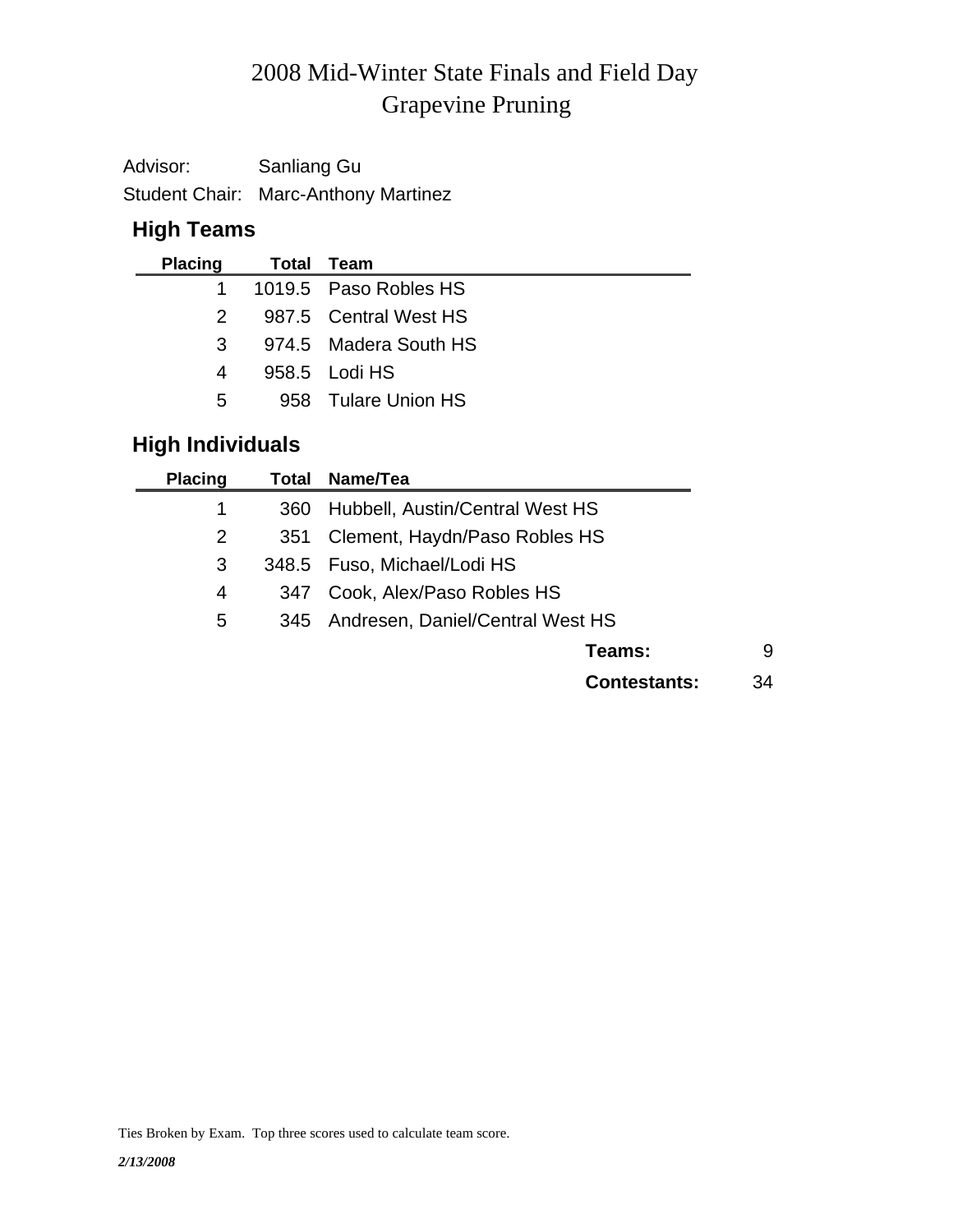### 2008 Mid-Winter State Finals and Field Day Grapevine Pruning

| Advisor:          | Sanliang Gu           |                        | Teams:                  |              | 9                              |
|-------------------|-----------------------|------------------------|-------------------------|--------------|--------------------------------|
| Student Chair:    | Marc-Anthony Martinez |                        |                         | Contestants: | 34                             |
| <b>High Teams</b> |                       |                        | <b>High Individuals</b> |              |                                |
| <b>Placing</b>    | Total                 | <b>Team</b>            | <b>Placing</b>          | Total        | Name/Tea                       |
|                   |                       | 1019.5 Paso Robles HS  |                         | 360          | Hubbell, Austin/Central Wes    |
| 2                 |                       | 987.5 Central West HS  | 2                       | 351          | Clement, Haydn/Paso Roble      |
| 3                 | 974.5                 | Madera South HS        | 3                       |              | 348.5 Fuso, Michael/Lodi HS    |
| 4                 | 958.5                 | Lodi HS                | 4                       | 347          | Cook, Alex/Paso Robles HS      |
| 5                 | 958                   | <b>Tulare Union HS</b> | 5                       |              | 345 Andresen, Daniel/Central W |

#### **Sub Contest High Teams Sub Contest High Individuals**

| <b>Sub Contest Placing Team</b> |   | <b>Score</b>           |     |                        | <b>Sub Contest Placing Name/Team</b> | <b>Score</b>                       |    |
|---------------------------------|---|------------------------|-----|------------------------|--------------------------------------|------------------------------------|----|
| <b>Ruby Cabernet</b>            |   | <b>Central West HS</b> | 284 | <b>Ruby Cabernet</b>   |                                      | Fuso, Michael/Lodi HS              | 97 |
|                                 | 2 | Paso Robles HS         | 274 |                        | 2                                    | Hubbell, Austin/Central West HS    | 96 |
|                                 | 3 | Tokay HS               | 274 |                        | 3                                    | Cook, Alex/Paso Robles HS          | 95 |
|                                 | 4 | Madera South HS        | 268 |                        | 4                                    | Andresen, Daniel/Central West HS   | 95 |
|                                 | 5 | Lodi HS                | 253 |                        | 5                                    | Whitmer, Crystal/Tokay HS          | 93 |
| <b>Flame Seedless</b>           |   | Lodi HS                | 285 | <b>Flame Seedless</b>  |                                      | Browne, Judd/Dinuba HS             | 98 |
|                                 | 2 | Dinuba HS              | 285 |                        | 2                                    | Huerta, Evencio/Lodi HS            | 97 |
|                                 | 3 | Madera South HS        | 282 |                        | 3                                    | Andresen, Daniel/Central West HS   | 97 |
|                                 | 4 | Paso Robles HS         | 273 |                        | 4                                    | Delatorre, April/Tokay HS          | 96 |
|                                 | 5 | <b>Central West HS</b> | 269 |                        | 5                                    | Pistoresi, Anthony/Madera South HS | 96 |
| <b>Thompson Seedles</b>         |   | Fowler HS              | 241 | <b>Thompson Seedle</b> |                                      | Hubbell, Austin/Central West HS    | 91 |
|                                 | 2 | <b>Central West HS</b> | 232 |                        | 2                                    | Roche, Frank/Tulare Union HS       | 89 |
|                                 | 3 | Dinuba HS              | 227 |                        | 3                                    | Lewis, Matt/Fowler HS              | 85 |
|                                 | 4 | <b>Tulare Union HS</b> | 222 |                        | 4                                    | Fuso, Michael/Lodi HS              | 84 |
|                                 | 5 | Madera South HS        | 222 |                        | 5                                    | Pistoresi, Anthony/Madera South HS | 83 |
| Exam                            |   | <b>Tulare Union HS</b> | 260 | Exam                   |                                      | Cook, Alex/Paso Robles HS          | 95 |
|                                 | 2 | Paso Robles HS         | 252 |                        | 2                                    | Hubbell, Austin/Central West HS    | 90 |
|                                 | 3 | Fowler HS              | 218 |                        | 3                                    | Lady, Julia/Tulare Union HS        | 88 |
|                                 | 4 | Lodi HS                | 208 |                        | 4                                    | Lady, Jami/Tulare Union HS         | 88 |
|                                 | 5 | <b>Central West HS</b> | 202 |                        | 5                                    | Avila, Kasey/Tulare Union HS       | 88 |

Ties Broken by Exam. Top three scores used to calculate team score.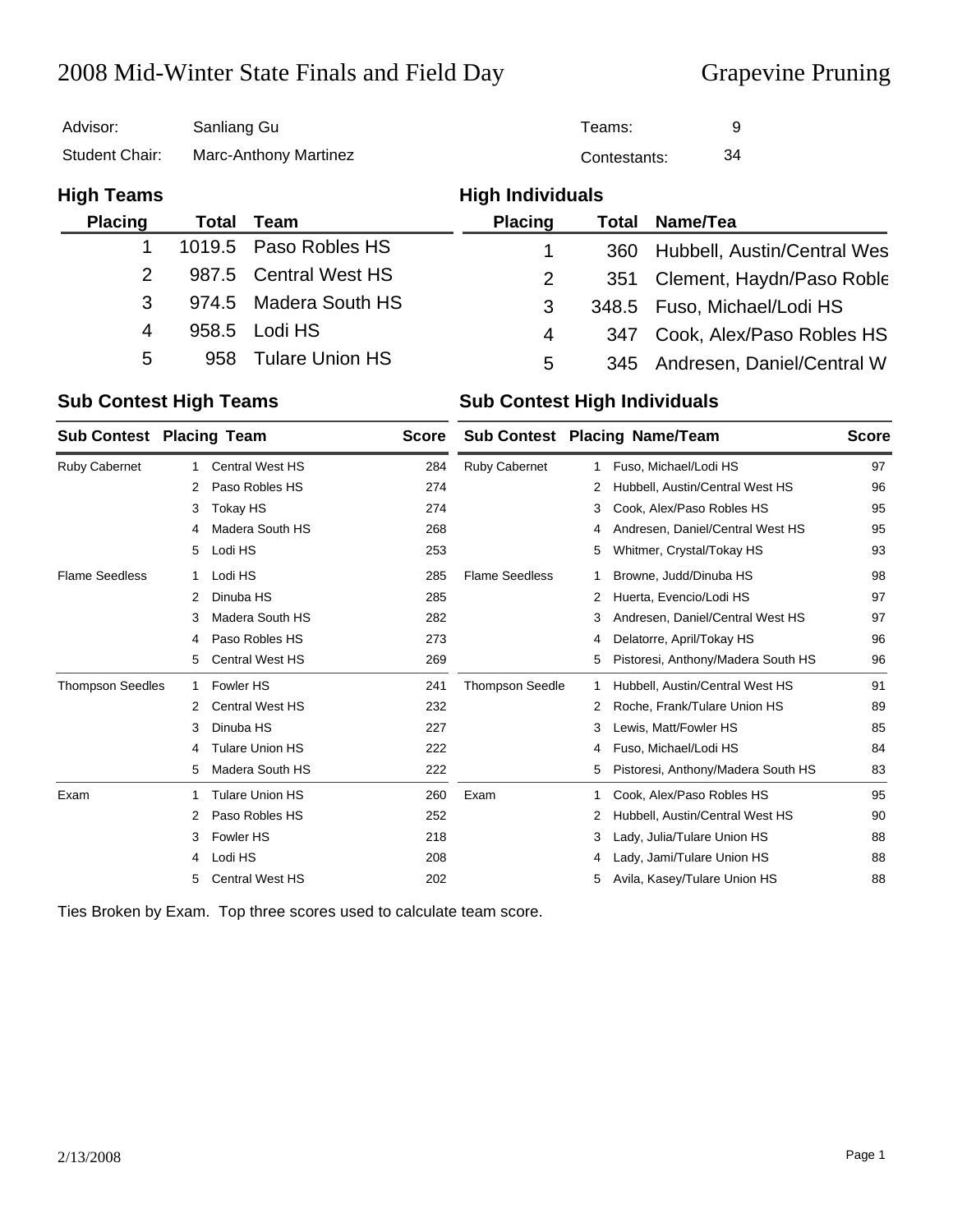| Total<br>987.5<br>345 *<br>42 282.5 *<br>360 * | Place<br>$\overline{2}$<br>5 |
|------------------------------------------------|------------------------------|
|                                                |                              |
|                                                |                              |
|                                                |                              |
|                                                |                              |
|                                                | 28                           |
|                                                | $\mathbf{1}$                 |
| 928.5                                          | $\underline{8}$              |
| 72 327.5 *                                     | $10$                         |
| 52 271.5                                       | 31                           |
| 287 *                                          | 26                           |
| $314 *$                                        | 16                           |
| 955.5                                          | $\underline{6}$              |
| 78 317.5 *                                     | 15                           |
| $303 *$                                        | 19                           |
| 288.5                                          | 25                           |
| 335 *                                          | 8                            |
| 735                                            | 9                            |
| 234 *                                          | 32                           |
| 279 *                                          | 29                           |
| $222 *$                                        | 33                           |
| 187                                            | 34                           |
| 958.5                                          | $\overline{4}$               |
|                                                | 3                            |
|                                                | 72 348.5 *                   |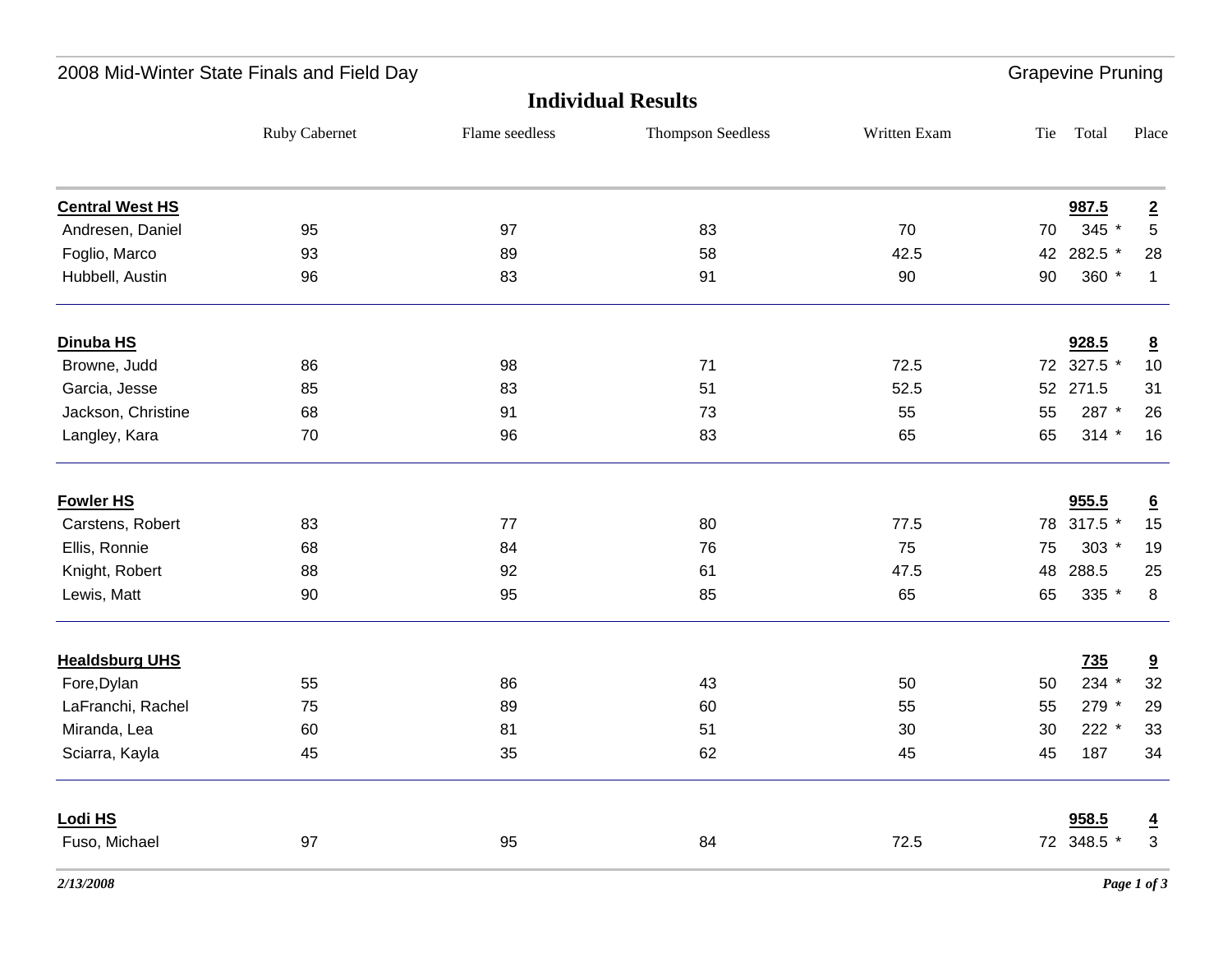| 2008 Mid-Winter State Finals and Field Day |               |                |                          |              | <b>Grapevine Pruning</b> |            |                |  |  |
|--------------------------------------------|---------------|----------------|--------------------------|--------------|--------------------------|------------|----------------|--|--|
| <b>Individual Results</b>                  |               |                |                          |              |                          |            |                |  |  |
|                                            | Ruby Cabernet | Flame seedless | <b>Thompson Seedless</b> | Written Exam | Tie                      | Total      | Place          |  |  |
| Huerta, Evencio                            | 76            | 97             | 69                       | 77.5         |                          | 78 319.5 * | 14             |  |  |
| Perin, Suzanne                             | 80            | 93             | 60                       | 57.5         |                          | 58 290.5 * | 23             |  |  |
| <b>Madera South HS</b>                     |               |                |                          |              |                          | 974.5      | $\overline{3}$ |  |  |
| Cavaletto, Brittany                        | 88            | 77             | 56                       | 72.5         |                          | 72 293.5   | 22             |  |  |
| Pistoresi, Anthony                         | 89            | 96             | 83                       | 72.5         |                          | 72 340.5 * | 6              |  |  |
| Sholler, Robert                            | 89            | 90             | 72                       | 82.5         |                          | 82 333.5 * | 9              |  |  |
| Thornton, Scott                            | 90            | 96             | 67                       | 47.5         |                          | 48 300.5 * | 21             |  |  |
| Paso Robles HS                             |               |                |                          |              |                          | 1020       | $\mathbf{1}$   |  |  |
| Clement, Haydn                             | 90            | 95             | 81                       | 85           | 85                       | $351 *$    | $\overline{2}$ |  |  |
| Cook, Alex                                 | 95            | 84             | 73                       | 95           | 95                       | 347 *      | $\overline{4}$ |  |  |
| Eade-Remo, Jorden                          | 89            | 94             | 66                       | 72.5         |                          | 72 321.5 * | 12             |  |  |
| Myers, Mike                                | 89            | 47             | 73                       | 77.5         | 78                       | 286.5      | 27             |  |  |
| <b>Tokay HS</b>                            |               |                |                          |              |                          | 931.5      | $\mathbf{Z}$   |  |  |
| Delatorre, April                           | 91            | 96             | 70                       | 82.5         | 82                       | 339.5 *    | $\overline{7}$ |  |  |
| Faria, Tony                                | 84            | 94             | 71                       | 30           | 30                       | 279        | $30\,$         |  |  |
| Whitmer, Crystal                           | 93            | 84             | 70                       | 55           | 55                       | $302 *$    | 20             |  |  |
| Woods, Melanie                             | 90            | 85             | 65                       | 50           | 50                       | 290 *      | 24             |  |  |
| <b>Tulare Union HS</b>                     |               |                |                          |              |                          | 958        | $\overline{5}$ |  |  |
| Avila, Kasey                               | 76            | 87             | 59                       | 87.5         |                          | 88 309.5   | 18             |  |  |
| Lady, Jami                                 | 65            | 81             | 79                       | 87.5         | 88                       | 312.5 $*$  | 17             |  |  |
| Lady, Julia                                | 91            | 92             | 54                       | 87.5         | 88                       | 324.5 *    | 11             |  |  |